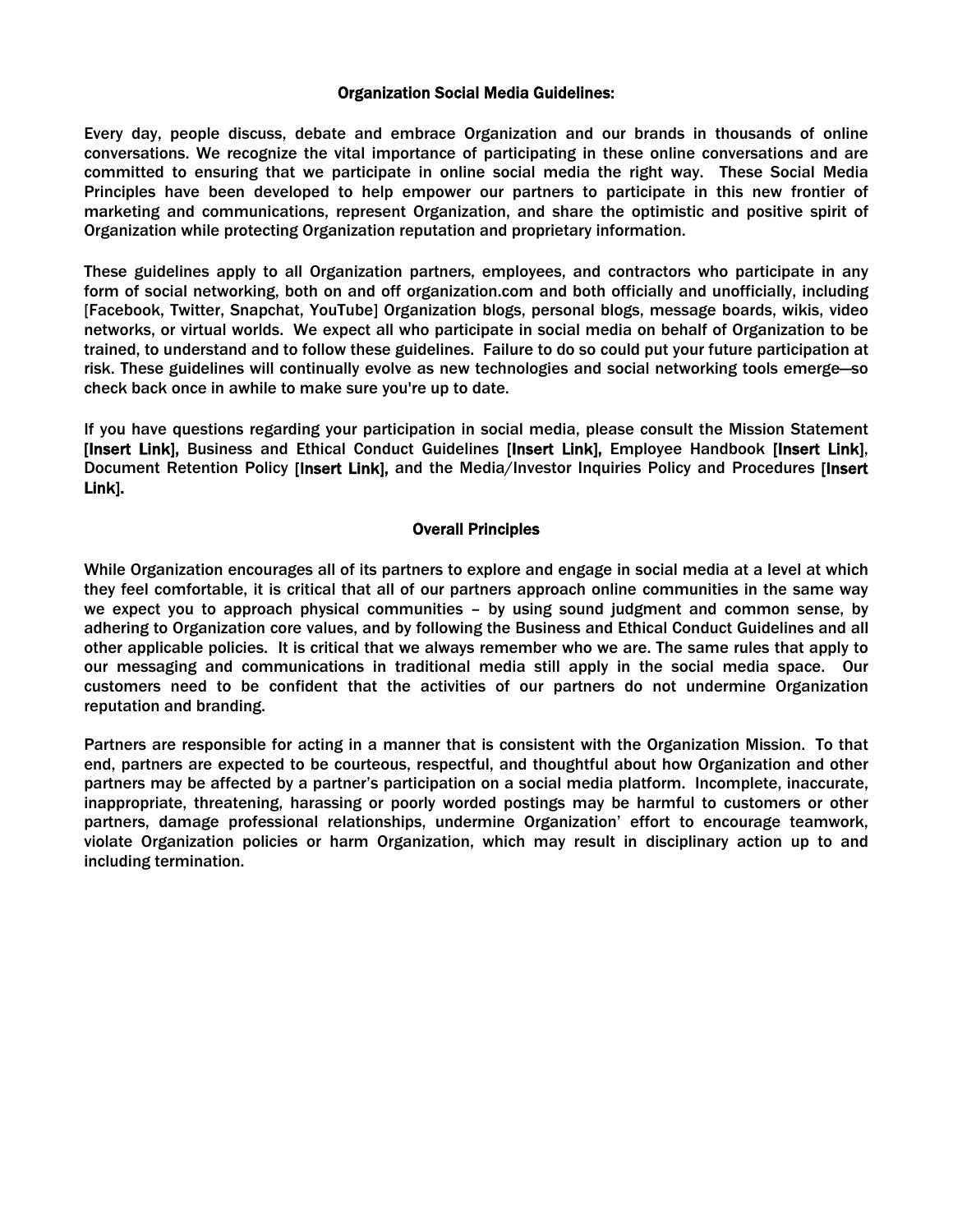# Partner's Personal Participation in Social Media

Organization understands that partners may maintain or contribute to personal blogs, message boards, conversation pages and other forms of social media (such as Facebook and Twitter) outside of their job and may periodically post information about their job or Organization' activities on these outlets. If a partner posts Organization or job-related information, he or she is required to exercise good judgment, abide by Organization policies, and take the following into consideration.

1. Adhere to the Business and Ethical Conduct Guidelines and other applicable policies. All Organization partners, from the executive team to every intern, are subject to the Organization Business and Ethical Conduct Guidelines in every public setting*.* In addition, other policies, including the Information Protection Policy and the Insider Trading Policy, govern partners' behavior with respect to the disclosure of information; these policies are applicable to your personal activities online.

2. Be clear that you are speaking for yourself. When posting your point of view, you should neither claim nor imply you are speaking on Organization' behalf, unless you are authorized in writing by your manager to do so. Organization may request that you avoid certain subjects or withdraw certain posts from a blog if it believes that doing so will help ensure compliance with applicable laws, including securities regulations.

3. You are responsible for your actions. Each partner bears full responsibility for the material he or she posts on personal blogs or other social media. When you participate in social media, we urge you to do so properly, exercising sound judgment and common sense. You should be aware that because you are legally responsible for your postings, you may be subject to liability if your posts are found defamatory, harassing, or in violation of any other applicable law. You may also be liable if you make postings which include confidential or copyrighted information (music, videos, text, etc.) belonging to third parties.

4. No use of Organization intellectual property. Your Internet postings should not include Organization logos or trademarks, and should respect copyright, privacy, fair use, financial disclosure, and other applicable laws. In addition, Organization partners should not circulate postings they know are written by other Organization partners without informing the recipient that the author of the posting is a Organization partner.

5. No Organization Screen Names. When partners establish an account on a social media platform personally, partners should not use Organization or any of its brands name in the partner's identity (e.g. username, "handle" or screen name), nor should a partner speak as a representative of Organization. If a media inquiry is generated, please direct it to the \_\_\_\_\_\_\_\_\_ Department.

6. Legal disclaimer. If you identify yourself as a Organization partners on any Internet posting or refer to the work done by Organization, you are required to include the following disclaimer in a reasonably prominent place: "the views expressed on this post are mine and do not necessarily reflect the views of Organization."

7. Be conscious when mixing your business and personal lives. Online, your personal and business personas are likely to intersect. Organization respects the free speech rights of all of its partners, but you must remember that customers, colleagues and supervisors often have access to the online content you post. Keep this in mind when publishing information online that can be seen by more than friends and family, and know that information originally intended just for friends and family can be forwarded on. Remember NEVER to disclose non‐public information of Organization (including confidential information), and be aware that taking public positions online that are counter to Organization' interests might cause conflict.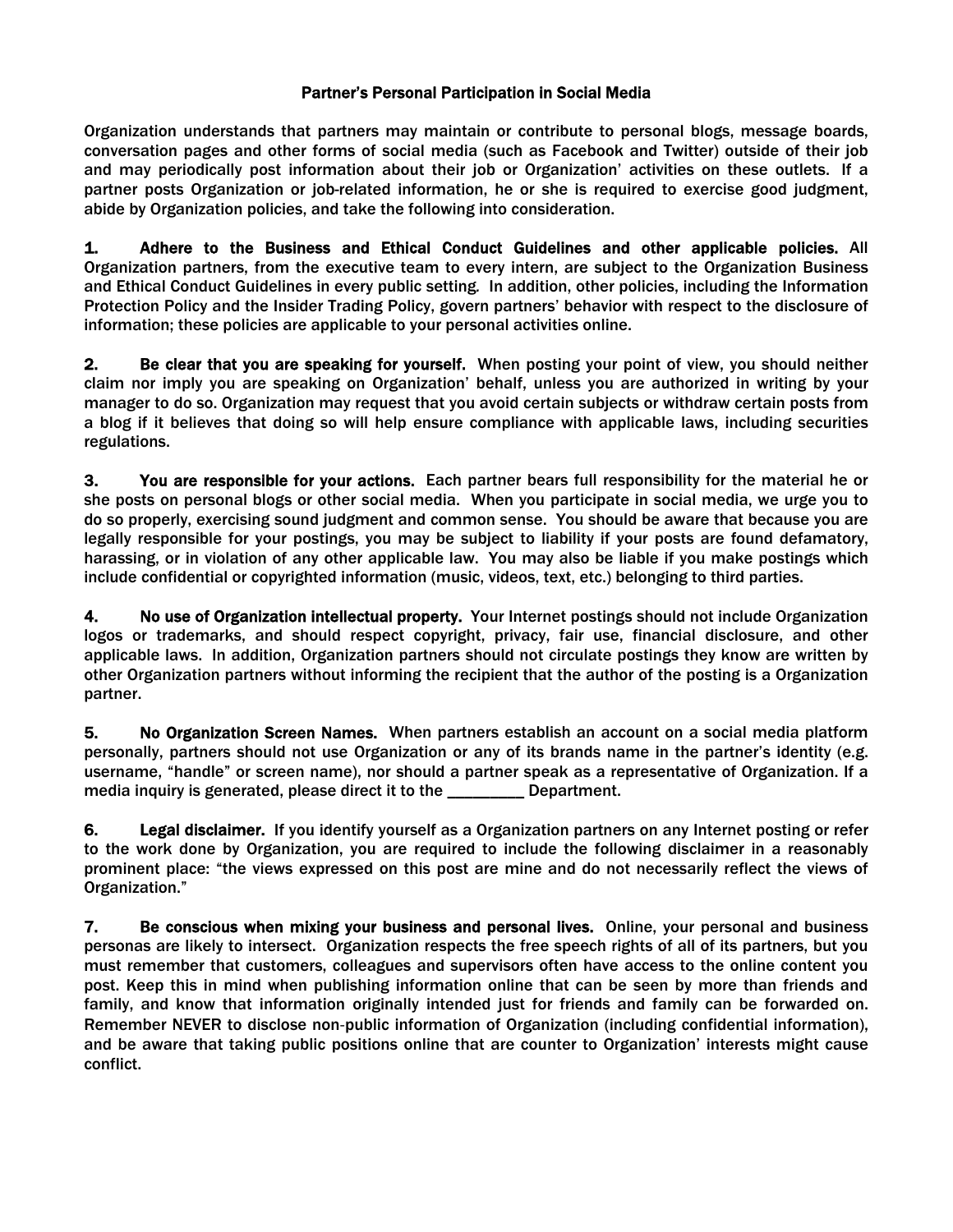8. Be transparent. Be transparent and honest ins your social media participation. If you have a vested interest in something you are discussing, be the first to point it out. But also be smart about protecting yourself and your privacy. What you publish will be around for a long time, so consider the content carefully and also be judicious in disclosing personal details.

9. Be thoughtful about how you present yourself in online social networks. In online social networks, the lines between public and private, personal and professional are blurred. Just by identifying yourself as an Organization employee, you are creating perceptions about your expertise and about Organization by our shareholders, customers, and the general public-and perceptions about you by your colleagues and managers. Do us all proud. Be sure that all content associated with you is consistent with your work and with Organization's values and professional standards.

10. Managers and executives take special note. If you are a manager or executive of Organization [This may be specific to titles unique to Organization], your posts published on a social media platform may, by virtue of your position, be misunderstood as expressing Organization positions. Accordingly, you should use special care to demonstrate discretion, thoughtfulness, and respect and ensure that your posts represent Organization as you would in any other public forum or medium. And a manager should assume that his or her team will read what is written. A public post is not the place to communicate Organization policies to Organization partners.

11. Be responsible to your work. Organization understands that partners may engage in social media activities at work for legitimate purposes and that these activities may be helpful to Organization. However, Organization reminds all partners to exercise sound judgment and common sense to prevent social media sites from becoming a distraction at work or otherwise interfere with partners' getting their work done.

12. Be a "scout" for compliments and criticism. Even if you are not an official online spokesperson for Organization, you are one of our most vital assets for monitoring the social media landscape. If you come across positive or negative remarks about Organization that you believe are important, consider sharing them by forwarding them to [Link].

13. Let the experts respond to negative posts. You may come across negative or disparaging posts about Organization, or see third parties trying to start negative conversations. Unless you are an official online spokesperson, avoid the temptation to react yourself. Pass the post(s) along to our official in‐market spokespersons who are trained to address such comments, at [Link].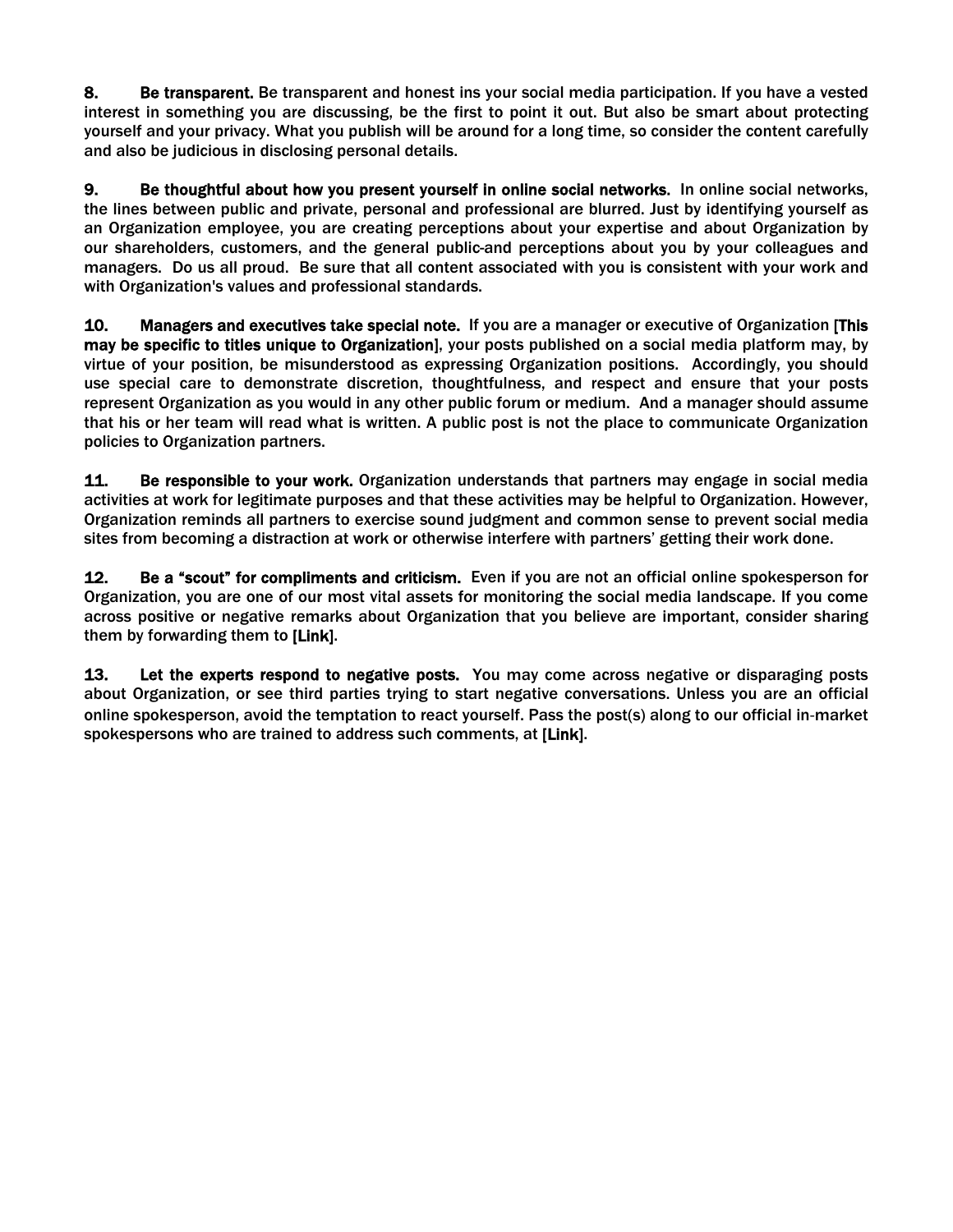# Participation in Official Organization Social Media Accounts

Just as with traditional media, we have an opportunity – and a responsibility – to effectively manage Organization' online reputation and to selectively engage and participate in the thousands of conversations that mention us every day. The following principles guide how our Official spokespersons should represent Organization when they are speaking on behalf of Organization.

1. Approvals. All official Organization blogs, Facebook pages, Twitter accounts, etc. must be (1) approved by \_\_\_\_\_\_\_\_\_; (2) published using the approved Organization blogging platform and tools; and (3) administered by the **The Comment of the Comment to be posted will be reviewed and** approved by a member of the \_\_\_\_\_\_\_\_Team prior to posting. [This should be customized depending on how detailed the approval process will be.]

2. Be Trained. All partners who wish to officially represent Organization online must receive their manager's authorization and complete the social media training program prior to beginning or continuing these activities.

3. Know and follow Organization' Conduct guidelines [Insert Link]. If you have any confusion about whether you ought to publish something online, chances are the Business and Ethical Conduct Guidelines will resolve it. Pay particular attention to what the Business and Ethical Conduct Guidelines have to say about proprietary information, about avoiding misrepresentation and about competing in the field. If, after checking the Business and Ethical Conduct Guidelines, you are still unclear as to the propriety of a post, it is best to refrain and seek the advice of management. In addition, several other policies govern your behavior as a Organization spokesperson in the social media space, including the \_\_\_\_\_\_\_\_\_\_\_ Policy and the \_\_\_\_\_\_\_\_\_\_\_\_ Policy.

4. Be mindful that you are representing Organization. As a Organization representative, it is important that your posts convey the same positive, optimistic spirit that Organization instills in all of its communications. Be respectful of all individuals, races, religions and cultures; how you conduct yourself in the social media space not only reflects on you – it is a direct reflection on Organization.

5. Organization document. Remember that each published post or response will become a Organization document that is subject to discovery in a lawsuit or a government investigation. As a result, don't put anything in a published post or response you wouldn't put in an internal memo.[Link to Legal Hold Policy] It is also critical that we keep records of our interactions in the social media space. Because online conversations are often fleeting and immediate, it is important for you to keep track of them when you're officially representing Organization.

6. Be transparent. Your honesty-or dishonesty-will be quickly noticed in the social media environment. If you are blogging about your work at Organization, use your real name, identify that you work for Organization, and be clear about your role. It is never acceptable to use aliases or otherwise deceive people. This disclosure is equally important for any agency/vendor/partner/third party who is representing Organization online. They must disclose that they work "with Organization." If you have a vested interest in something you are discussing, be the first to point it out. Nothing about transparency changes your obligation to keep proprietary information and content confidential.

7. Add value. Organization' brand is best represented by its people and everything you publish reflects upon it. Official Organization blogs and social network accounts should be used in a way that adds value to Organization' business. If it helps you, your coworkers, our clients or our partners to do their jobs and solve problems; if it helps to improve knowledge or skills; if it contributes directly or indirectly to the improvement of Organization' products, processes and policies; if it builds a sense of community; or if it helps to promote the Organization' Mission, then it is adding value.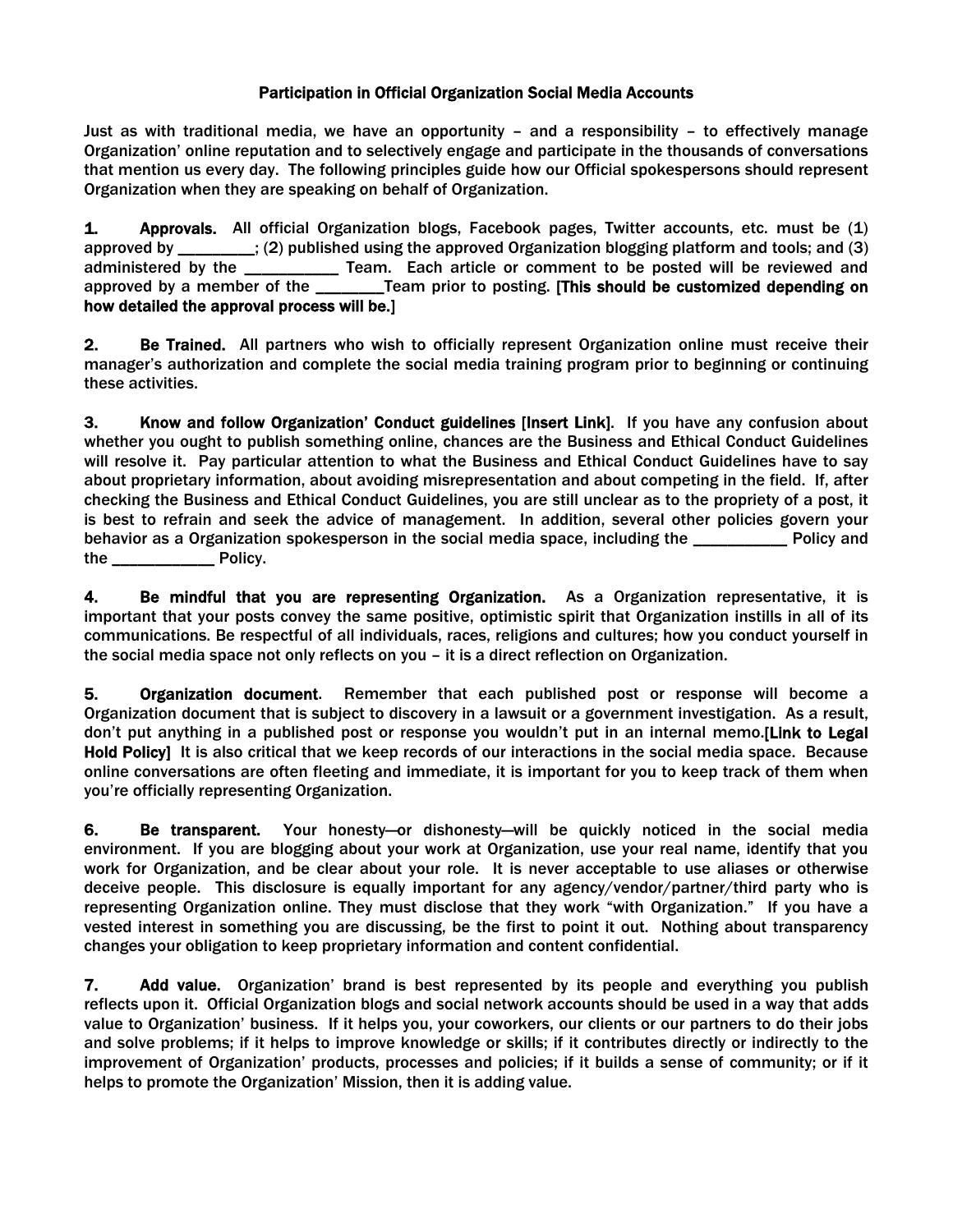8. Protect Organization' proprietary and confidential business performance and business plans. You should limit your comment on confidential Organization financial information, product launches, expansion plans, etc. that are not generally known. This includes statements about an upcoming quarter or future periods or information about alliances. Official spokespersons should not comment on rumors in any way. You should merely say, "no comment" to rumors. Do not deny or affirm them—or suggest either denial or affirmation in subtle ways.

9. Protect Organization' customers, business partners and suppliers. Customers, partners or suppliers should not be cited or obviously referenced without their approval. You should also use great care in discussing confidential details of a business partnership or engagement of a vendor. If a client hasn't given explicit permission for their name to be used, think carefully about the content you're going to publish and get the appropriate permission where necessary. It is acceptable to discuss general details about kinds of projects and to use non-identifying pseudonyms for a client (e.g., Client 123) so long as the information provided does not make it easy for someone to identify the client or violate any non-disclosure or intellectual property agreements that may be in place with the client.

10. Respect copyright and trademark laws when posting third party content. For Organization' protection and well as your own, it is critical that you show proper respect for the laws governing trademark, copyright and fair use of copyrighted material owned by others. Do not claim authorship of something that is not yours. If you are using another party's content, make certain that they are credited for it in your post and that they approve of you using their content. You should never quote more than short excerpts of someone else's work. It is good general practice in social media to link to and credit others' work.

11. Substantiate any claims you make in a post. If you make any product claims with respect to Organization' performance or the performance of any of Organization' competitors or partners, You should make sure that you can substantiate the claim with a legitimate source.

12. Use a disclaimer. All Organization blogs and posts must include a legal disclaimer stating that all posts by the author, guest author and visitors reflect personal thoughts and opinions which are not necessarily those of Organization. The legal department will help you establish an appropriate disclaimer.

13. Remember that your local posts can have global significance. Remember that Organization is a global Organization. The way that you answer an online question might be accurate in some parts of the world, but inaccurate (or even illegal) in others. Keep that "world view" in mind when you are participating in online conversations.

14. Know that the Internet is permanent. Once information is published online, it is essentially part of a permanent record, even if you "remove/delete" it later or attempt to make it anonymous. If your complete thought, along with its context, cannot be squeezed into a character‐restricted space (such as Twitter), provide a link to an online space where the message can be expressed completely and accurately.

15. When in doubt, do not post. If you're about to publish something that makes you even the slightest bit uncomfortable, don't shrug it off and hit 'send.' Take a minute to review these guidelines and try to figure out what's bothering you, then fix it. If you're still unsure, you might want to discuss it with your manager or legal representative. Ultimately, what you publish is yours—as is the responsibility. So be sure.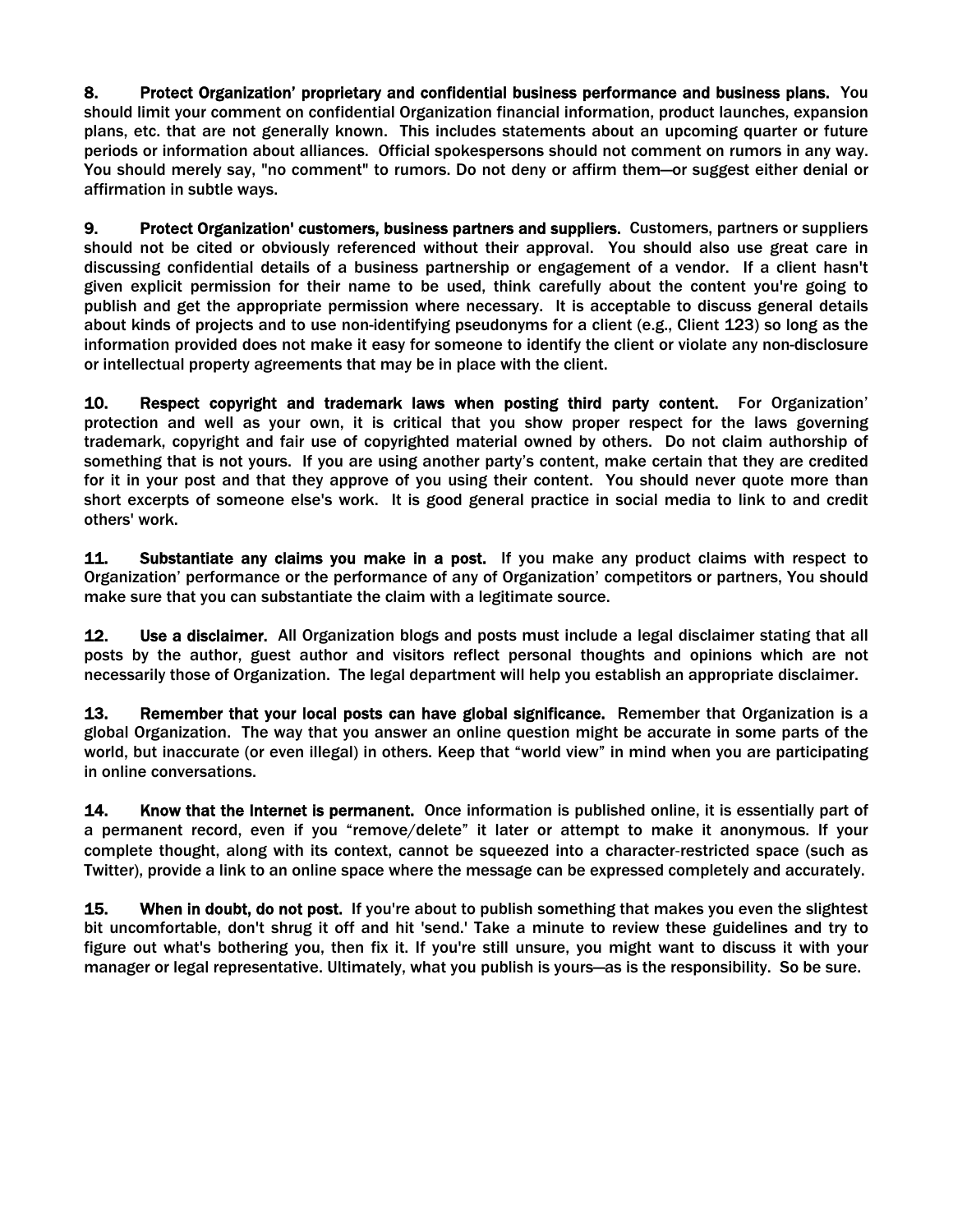# Style and Content

**1.** Be Interesting. Writing is hard work. The best way to be interesting, avoid any trouble, and have fun is to write about what you know. If you want to develop a post in an area that you are not familiar with, consult a subject matter expert to assist you with drafting the post. You don't have to be a great or even a good writer to write a good post, but you do have to make an effort to be clear, complete, and concise. There are very few first drafts that can't be shortened, and usually improved in the process.

2. Create some excitement. As a business and as a corporate citizen, Organization is making important contributions to the world and to public dialogue on a broad range of issues. Let's share with the world the exciting things we're learning and doing—and open up the channels to learn from others.

3. Be a leader. There can be a fine line between healthy debate and incendiary reaction. Do not denigrate our competitors or Organization. Nor do you need to respond to every criticism or barb. Try to frame what you write to invite differing points of view without inflaming others. Some topics—like politics or religion—slide more easily into sensitive territory. So be careful and considerate. Once the words are out there, you can't really get them back. And once an inflammatory discussion gets going, it's hard to stop.

4. It's a conversation. Talk to your readers like you would talk to real people in professional situations. In other words, avoid overly pedantic or "composed" language. Don't be afraid to bring in your own personality and say what's on your mind. Consider content that's open-ended and invites response. Encourage comments. You can also broaden the conversation by citing others who are blogging about the same topic and allowing your content to be shared or syndicated.

5. Respect your audience and your coworkers. Remember that Organization is an organization whose employees and clients reflect a diverse set of customs, values and points of view. Don't be afraid to be yourself, but do so respectfully. This includes not only the obvious (no ethnic slurs, personal insults, obscenity, etc.) but also proper consideration of privacy and of topics that may be considered objectionable or inflammatory. For example, ask permission before posting someone's picture in a blog or discussing a conversation that was meant to be private.

6. Don't pick fights. If you use the blog to correct misrepresentations made about Organization by media, analysts or by other bloggers, always do so with respect and stick to the facts. Also, if you speak about a competitor, you must make sure that what you say is factual and that it does not disparage the competitor. If you publish inflammatory commentary, it will undoubtedly be shared with competitors or other bloggers.

7. Be the first to respond to your own mistakes. If you make an error, be up front about your mistake and correct it quickly. In a blog, if you choose to modify an earlier post, make it clear that you have done so.

8. Quality Matters. Use a spell-checker. If you're not design-oriented, ask someone who is whether your blog looks decent, and take their advice on how to improve it.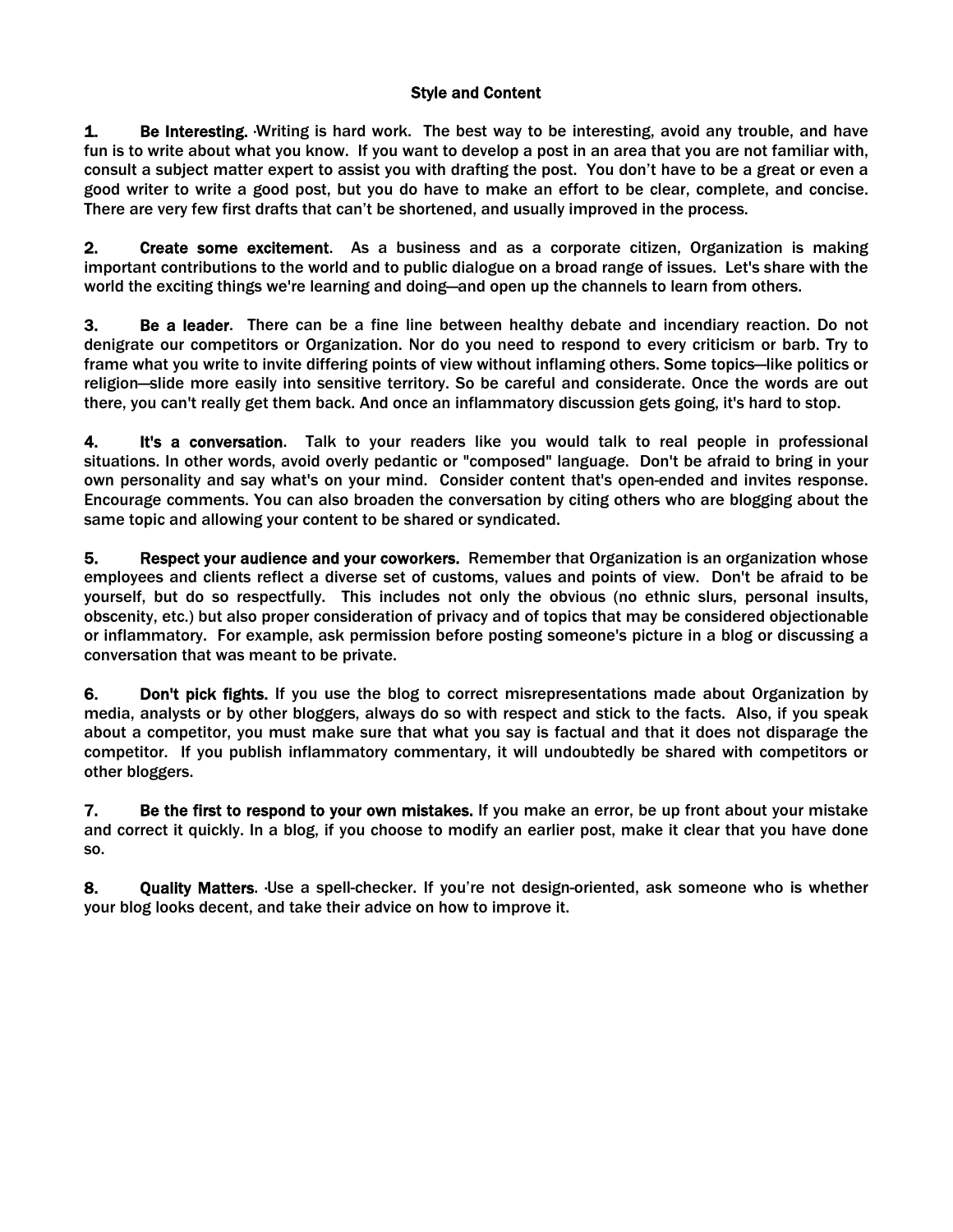### Guidelines for Moderators of Official Organization Blogs

The policies below are designed to assist moderators of blog entries and social media posts to Organization' official social media accounts. As a blog and social media post moderator, no post or comment will be published until you approve it. In general, if a post is consistent with the purpose of the blog and a comment is related to a post, and otherwise complies with Organization policies you should approve the blog entry or comment.

While we permit user participation, there are some guidelines we ask you to follow to help keep it safe for everyone. In addition, Organization has put in place automated controls to combat spam and malicious content. Organization does not endorse or take responsibility for content posted by third parties, referred to as user generated content. This includes text input and uploaded files (video, images, audio, executables, documents).

1. Know and understand Organization's Business and Ethical Conduct Guidelines, Organization's Online Public Communications Policy, and Organization's Media/Investor Inquiries Policy and Procedures. Official social media spokepersons will look to you for assistance in interpreting these policies so it is critical that you understand what they say and the rationales underlying the policies. If you have any questions, please contact the legal department.

2. Attend training. All moderators should be trained regarding these social media policies, including their responsibilities to review content submitted for posting to ensure compliance with these policies.

3. Be consistent. Be consistent with your review and your application of the standards for approving or rejecting a post or comment. The best way to avoid controversy and accusations of favoritism is to be consistent.

4. Balance the online dialogue. Try to keep a balanced dialogue. If the content is positive or negative and in context to the conversation, then we approve the content, regardless of whether it's favorable or unfavorable to Organization. But if the content is ugly, offensive, denigrating or completely out of context, you should reject the content.

5. Ensure that all commenters are identified. Before approving any comment or post, confirm that the commenter has registered and clearly identifies himself or herself.

6. Links to third party content. The linked content of any embedded hyperlinks within any posts or comments submitted for posting should be evaluated prior to posting. Any posted hyperlinks should be accompanied by a disclaimer stating that Organization does not guarantee the authenticity, accuracy, appropriateness or security of the linked web site or content. If you have any questions, please consult the legal department.

7. Evaluate the content of the blog posting or comment. Review the content of the blog posting or comment to ensure that the post or comment will not violate any copyright or trademark laws, does not disclose any proprietary or confidential Organization information that is inappropriate for the blog, and does not violate any of Organization's policies. If you have any questions as to whether content is permissible, please consult the legal department.

8. Don't edit the blog posting or comment. If a post or comment is incorrect or contains misspellings or other style mistakes, do not correct or edit the posting or comment. Return it to the author and ask the author to correct the posting or comment and resubmit it.